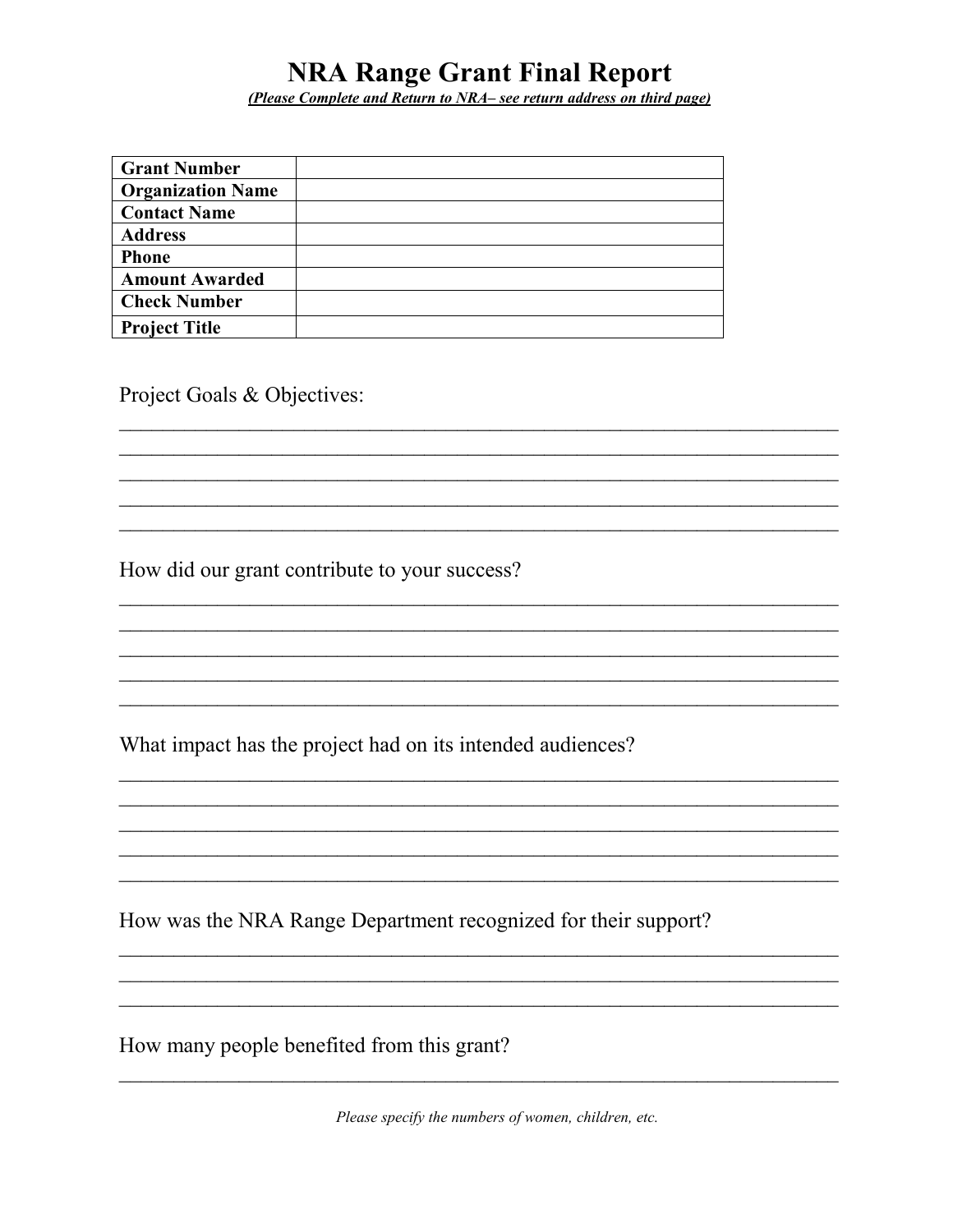## Detail of Expenditures:

| <b>Supplies</b>               | <b>Amount of Expenses</b> | <b>Total Expenses</b>    |
|-------------------------------|---------------------------|--------------------------|
| 1)                            | $1)$ \$                   |                          |
| 2)                            | $2)$ \$                   |                          |
| 3)                            | $3)$ \$                   |                          |
| 4)                            | $4)$ \$                   |                          |
| 5)                            | $5)$ \$                   |                          |
| <b>Equipment Rental</b>       | <b>Amount of Expenses</b> | <b>Total Expenses</b>    |
| 1)                            | $1)$ \$                   |                          |
| 2)                            | $2)$ \$                   |                          |
| 3)                            | $3)$ \$                   |                          |
| 4)                            | $4)$ \$                   |                          |
| 5)                            | $5)$ \$                   |                          |
| Labor                         | <b>Amount of Expenses</b> | <b>Total Expenses</b>    |
| 1)                            | $1)$ \$                   |                          |
| 2)                            | $2)$ \$                   |                          |
| 3)                            | $3)$ \$                   |                          |
| 4)                            | $4)$ \$                   |                          |
| 5)                            | $5)$ \$                   |                          |
| <b>Construction Cost</b>      | <b>Amount of Expenses</b> | <b>Total Expenses</b>    |
| 1)                            | $1)$ \$                   |                          |
| 2)                            | $2)$ \$                   |                          |
| 3)                            | $3)$ \$                   |                          |
| 4)                            | $4)$ \$                   |                          |
| 5)                            | $5)$ \$                   |                          |
| <b>Printing/Publishing</b>    | <b>Amount of Expenses</b> | <b>Total of Expenses</b> |
| 1)                            | $1)$ \$                   |                          |
| 2)                            | $2)$ \$                   |                          |
| 3)                            | $3)$ \$                   |                          |
| 4)                            | $4)$ \$                   |                          |
| 5)                            | $5)$ \$                   |                          |
| <b>Other (Please Explain)</b> | <b>Amount of Expenses</b> | <b>Total of Expenses</b> |
| 1)                            | $1)\overline{\$}$         |                          |
| 2)                            | $2)$ \$                   |                          |
| 3)                            | $3)$ \$                   |                          |
| 4)                            | $4)$ \$                   |                          |
| 5)                            | $5)$ \$                   |                          |
| <b>Total Expenses</b>         |                           | $\mathbf S$              |

*Please include copies of all receipts*

 $\mathcal{L}_\mathcal{L} = \mathcal{L}_\mathcal{L} = \mathcal{L}_\mathcal{L} = \mathcal{L}_\mathcal{L} = \mathcal{L}_\mathcal{L} = \mathcal{L}_\mathcal{L} = \mathcal{L}_\mathcal{L} = \mathcal{L}_\mathcal{L} = \mathcal{L}_\mathcal{L} = \mathcal{L}_\mathcal{L} = \mathcal{L}_\mathcal{L} = \mathcal{L}_\mathcal{L} = \mathcal{L}_\mathcal{L} = \mathcal{L}_\mathcal{L} = \mathcal{L}_\mathcal{L} = \mathcal{L}_\mathcal{L} = \mathcal{L}_\mathcal{L}$ \_\_\_\_\_\_\_\_\_\_\_\_\_\_\_\_\_\_\_\_\_\_\_\_\_\_\_\_\_\_\_\_\_\_\_\_\_\_\_\_\_\_\_\_\_\_\_\_\_\_\_\_\_\_\_\_\_\_\_\_\_\_\_\_\_\_\_\_\_\_\_\_\_\_\_\_\_\_ \_\_\_\_\_\_\_\_\_\_\_\_\_\_\_\_\_\_\_\_\_\_\_\_\_\_\_\_\_\_\_\_\_\_\_\_\_\_\_\_\_\_\_\_\_\_\_\_\_\_\_\_\_\_\_\_\_\_\_\_\_\_\_\_\_\_\_\_\_\_\_\_\_\_\_\_\_\_ \_\_\_\_\_\_\_\_\_\_\_\_\_\_\_\_\_\_\_\_\_\_\_\_\_\_\_\_\_\_\_\_\_\_\_\_\_\_\_\_\_\_\_\_\_\_\_\_\_\_\_\_\_\_\_\_\_\_\_\_\_\_\_\_\_\_\_\_\_\_\_\_\_\_\_\_\_\_ \_\_\_\_\_\_\_\_\_\_\_\_\_\_\_\_\_\_\_\_\_\_\_\_\_\_\_\_\_\_\_\_\_\_\_\_\_\_\_\_\_\_\_\_\_\_\_\_\_\_\_\_\_\_\_\_\_\_\_\_\_\_\_\_\_\_\_\_\_\_\_\_\_\_\_\_\_

Other Comments: